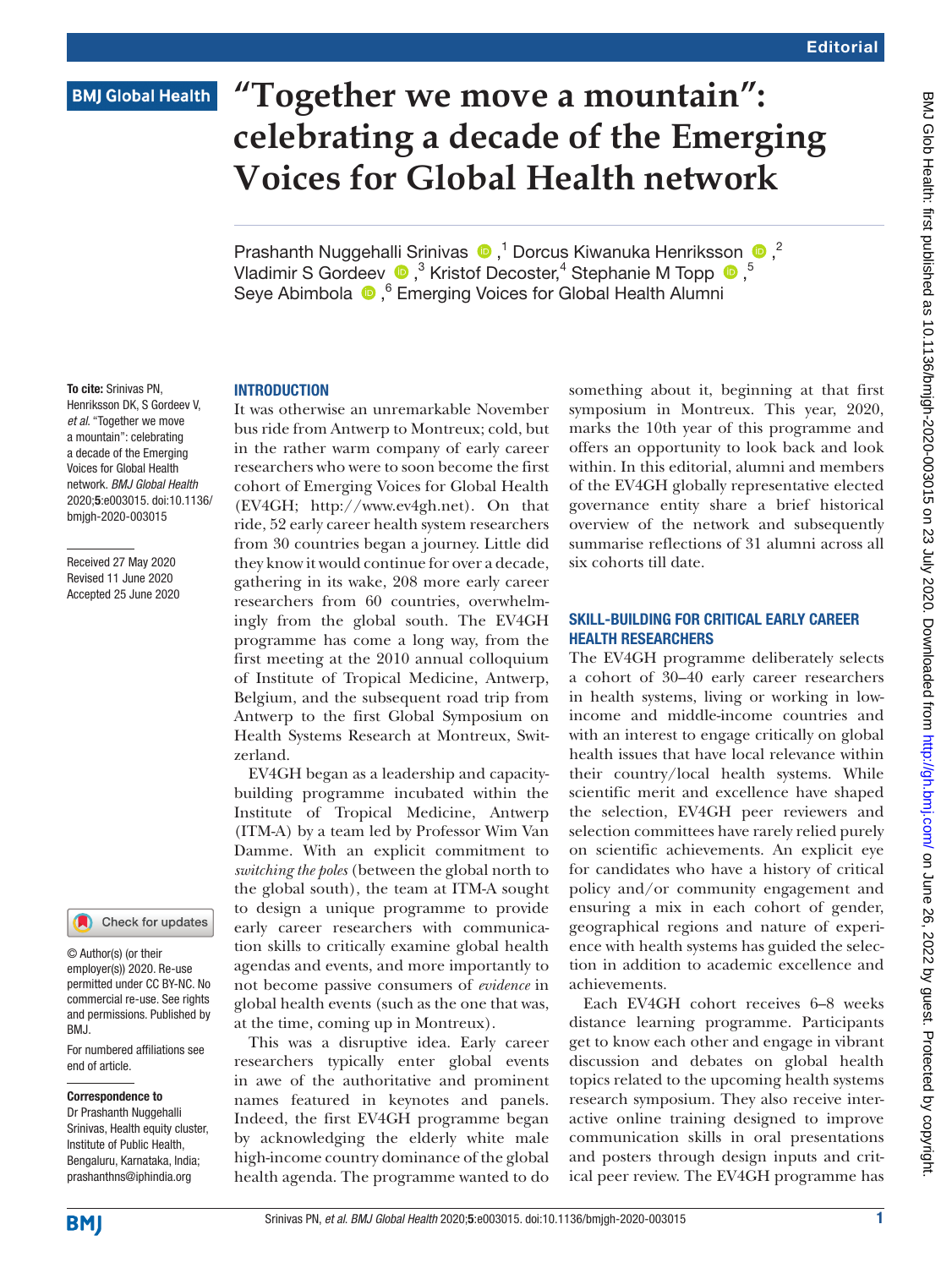### BMJ Global Health

built skills that are often not part of University curricula, especially focusing on effective communication in oral presentations, panel discussions and framing and posing questions in meetings and global health events.

Rather than being taught, often, what participants have found beneficial is the opportunity to develop these skills within an engaging peer-steered learning environment that the programme offers. After going through the EV4GH programme, participants have often continued to engage with fellow EV4GH alumni in collaborative blogs and opinion pieces often in the International Health Policies newsletter or on one of several blog platforms offered by international global health journals. These pieces have often sparked critical discussions in countries or regions which participants find to be a strength of the network. Participants' skill to confidently speak on global health issues on social media platforms or among colleagues in-country improved through the programme.

#### FROM AN INSTITUTIONAL PROGRAMME TO A NETWORK

At the time the EV4GH programme was being birthed, the health systems research community was actively involved in field-building activities, trying to raise the profile of what has today come to be recognised as a coherent field—health policy and systems research (HPSR). Under the leadership of various global health actors and the WHO Alliance for Health Policy and Systems Research, efforts were being made to bring together a society of practitioners of health policy and systems research.<sup>1</sup>

The global HPSR community grew from strength-tostrength and eventually launched a society of its own, Health Systems Global (HSG). A biennial global symposium is hosted by HSG as a platform for exchange and community-building, with an explicit focus on peoplecentred health systems, action on social inequalities by addressing the social and political determinants of health, engaging with a wide variety of biomedical, social science and humanities approaches to strengthening health systems and leadership embedded in the global south. EV4GH had begun to organically coalesce around these values, such that when HSG announced the possibility of becoming one of its thematic working groups in 2015, EV4GH found a home within HSG, while retaining its identity.

As the global symposia on health systems research was being hosted from one HPSR centre of excellence to another (Beijing, Cape Town, Vancouver and Liverpool), EV4GH invited universities and institutions, many of them in the global south, to become member organisations of the EV4GH network. With a desire to further acquire a more global character and egged on by ITM-A to not feel rooted within one high-income country institution, between 2014 and 2016, the EV4GH established a globally representative governance structure. This governance structure has EV4GH representatives from each of the six WHO regions in a governance committee and with

a secretariat established at one of the EV4GH member institutes, the Institute of Public Health, Bangalore.

### LEVERAGING THE NETWORK FOR LEADERSHIP AND LOCAL **CHANGE**

Following each biennial EV4GH venture, participants join an email discussion group that serves as a common platform to be in touch with participants from all cohorts. Other interested global health researchers are also welcomed to join this open email discussion group. The discussion group serves as a bulletin board for tracking global health events and commentary. It is often the place where collaborative opinion pieces and blogs by EV4GH alumni begin. EV4GH alumni work with peers rather than with supervisors and this improves their confidence and enables collaborative and multidisciplinary engagements. For many EV4GH alumni, being a member of this network has helped them to raise their voice locally and speak with confidence on how global forces could be influencing local change within their settings.

The collective engagement every 2 years during the biennial global health systems symposia enables community-building and several EV4GH alumni have taken on leadership roles within our network and within the broader HPSR community and beyond. Some have become elected members of the HSG board, and others have taken the lead in managing other thematic working groups within HSG, and many others participate actively in other regional and global events while coordinating with fellow EV4GH alumni in such fora, leveraging the membership in the network to seek wider change in the health systems and global health community.

Possibly, the most important take-away message for the EV4GH has been the emphasis on the nature of change that the network seeks at local, national, regional and global levels. Over the years, the network has nurtured a focus on equity and action on social determinants of health. An equity focus has been embedded in the programmes of various cohorts, including through application of a gender and power lenses, and a more recent focus on climate change and on fragile and conflict affected states. EV4GH alumni have continued to apply these lenses to their work in other aspects of health, and as part of a larger advocacy goal that they take on after the programme.

#### THE NEXT DECADE OF EMERGING VOICES

Given its growth over the years, many EV4GH alumni from early cohorts are today established researchers themselves (with a few practitioners, policymakers and advocates as well). There are therefore increasing opportunities for mentorship in-house. Either because of a lack of secure funding commitments, or due to the organic nature of its growth, it is likely that the EV4GH network will remain informal, even as several alumni identify this as a possible weakness of the network. Finding solutions for funding of EV4GH without losing